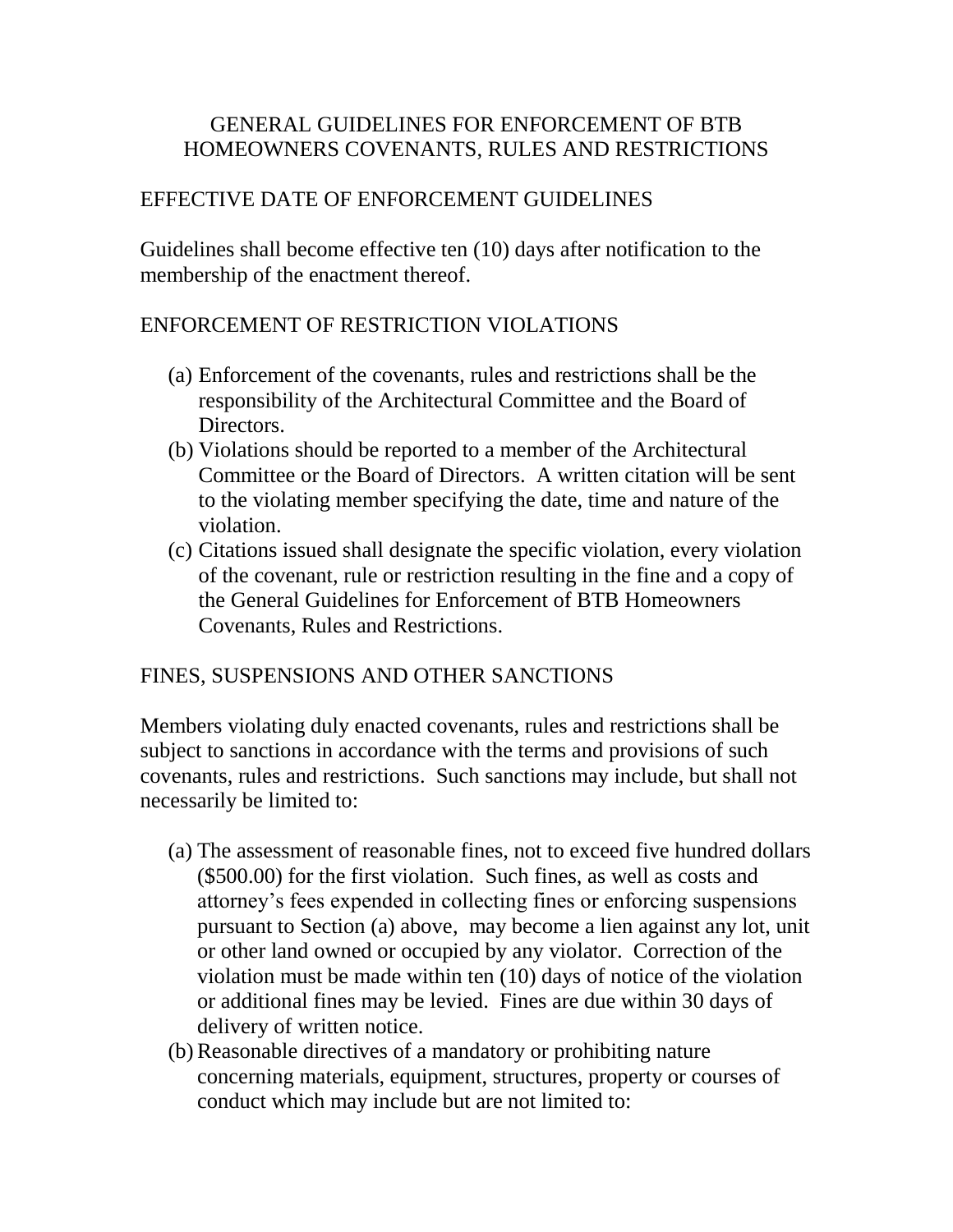- (1) Prohibitions on the use of specified equipment and vehicles;
- (2) The removal of structures failing to conform to the architectural control guidelines, or vehicles parked or stored on lots or land within the properties in violation of restrictive covenants, rules and restrictions;
- (3) The imposition of reimbursement charges to pay the costs of removing, and, if necessary, storing unauthorized vehicles, boats or structures from lots or land;
- (4) Prohibitions on engaging in specific activities, authorizing the use of the Common Area by ineligible guests, or otherwise exercising privileges within the properties which may jeopardize the health, safety or welfare of the members; and
- (5) Failure to comply with duly adopted bylaws, rules and restrictions, including roofs.

 (c) Other reasonable action by the Board of Directors which are specified in the covenants, rules and restrictions enacted by the Board and which bear a reasonable relationship to the violation for which the sanction is imposed.

# PROCEDURE FOR IMPOSING SANCTIONS

Whenever violations of rules enacted by the Architectural Committee and the Board of Directors justify the imposition of sanctions, such sanctions shall be imposed in accordance with the following procedure:

- (a) When a member has committed an offense justifying the imposition of sanctions, he/she shall be given written notice of the alleged offense(s) and the sanction to be imposed by a Designee of the Architectural Committee. The notice shall be posted on the door of the property and mailed to the last known address of the member by certified mail, return receipt requested, and by first class mail.
- (b) The member shall have ten (10) DAYS FOLLOWING DATE OF THE DELIVERY OF THE REQUIRED NOTICE to request a hearing before the Appeals Committee. Such request shall be made in writing to the Board Designee. IF SUCH A HEARING IS NOT REQUESTED, ALL SANCTIONS SPECIFIED IN THE NOTICE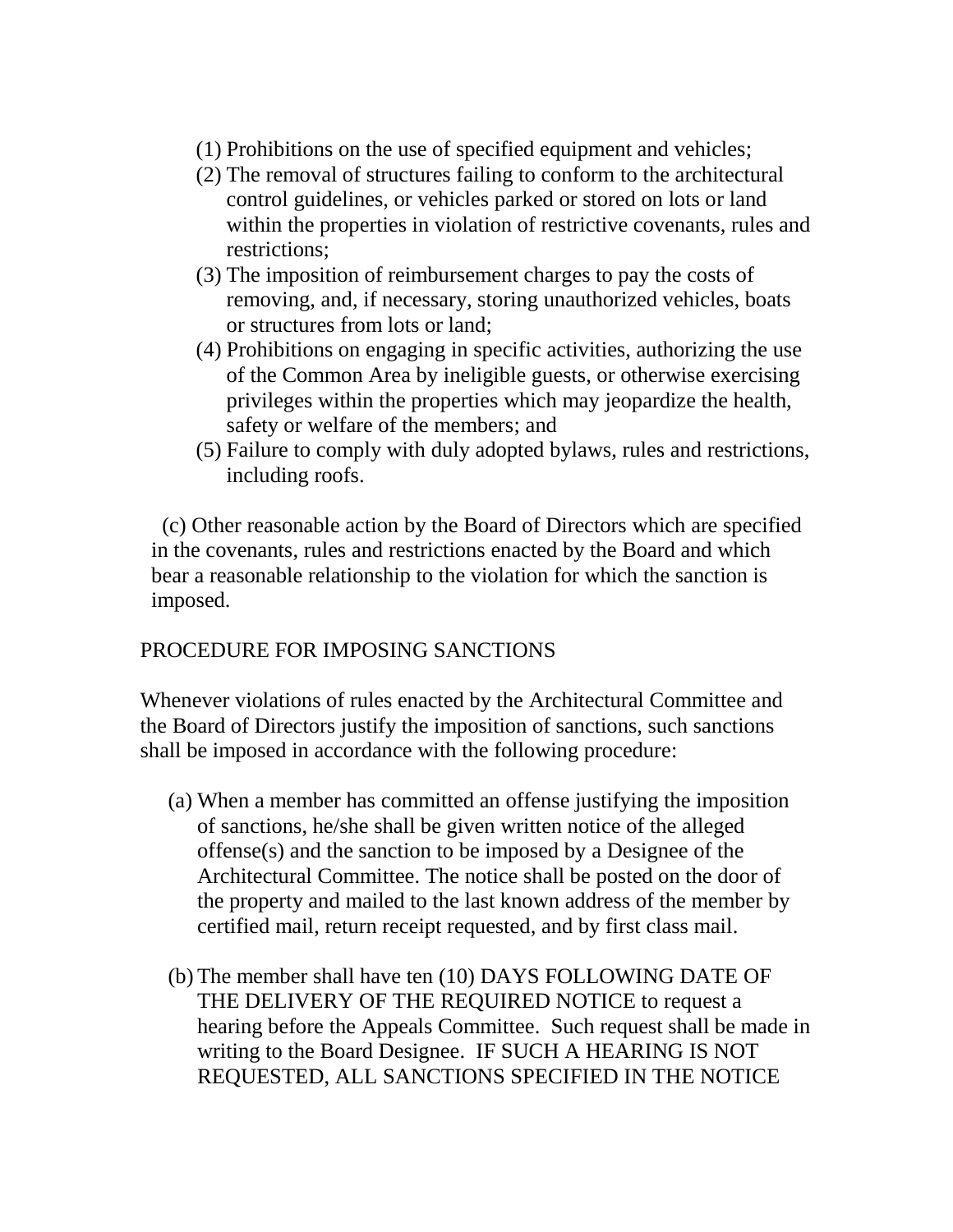#### SHALL BE EFFECTIVE UPON THE EXPIRATION OF THE TEN (10) DAY PERIOD.

- (c) If a hearing before the Appeals Committee is requested, it shall be held at the next scheduled meeting of the Committee following receipt of the request by the Board Designee. At the hearing, the member shall be allowed to be present and represented by counsel. The Appeals Committee will be advised at a minimum of three (3) days in advance of the names of all witnesses and counsel who will be present at the meeting.
- (d) After the appellate hearing, the Appeals Committee shall make a decision to uphold or dismiss the alleged violation(s) and the appropriate sanctions to be imposed. This decision shall be in writing and forwarded to the member, by certified mail, return receipt requested, and first class mail, within five (5) days of the hearing. The decision shall specify the covenants, rules and/or restrictions which were alleged to have been violated, the acts constituting such violations and the sanction(s) imposed or dismissed.
- (e) The member shall have ten (10) days following the date of the decision of the Appeals Committee in which to request a hearing before the Board of Directors. Such requests shall be made in writing to the Board Designee. If a hearing before the Board of Directors is requested, the Appeals Committee decision shall be stayed. If no hearing is requested, the Appeals Committee decision shall become final and the sanctions recommended therein shall be effective ten (10) days after the date of the notification of the Appeals Committee decision to the member.
- (f) If a hearing is requested before the Board of Directors, it shall be held at the next regular meeting of the Board, or at a special meeting called before the next regular Board meeting. At such hearing, the Board of Directors shall receive and consider the decision of the Appeals Committee and any testimony or other evidence which the member desires to present. The Board will be advised at a minimum of three (3) days in advance of the names of all witnesses and counsel who will be present at the meeting.
- (g) The Board of Directors shall render a written and final decision within five (5) days of the hearing and serve it on the member by certified mail, return receipt requested, and first class mail. The decision shall specify the covenants, rules and/or restrictions, which have been violated, the acts constituting such violations and the sanctions imposed, or dismissal of the case.